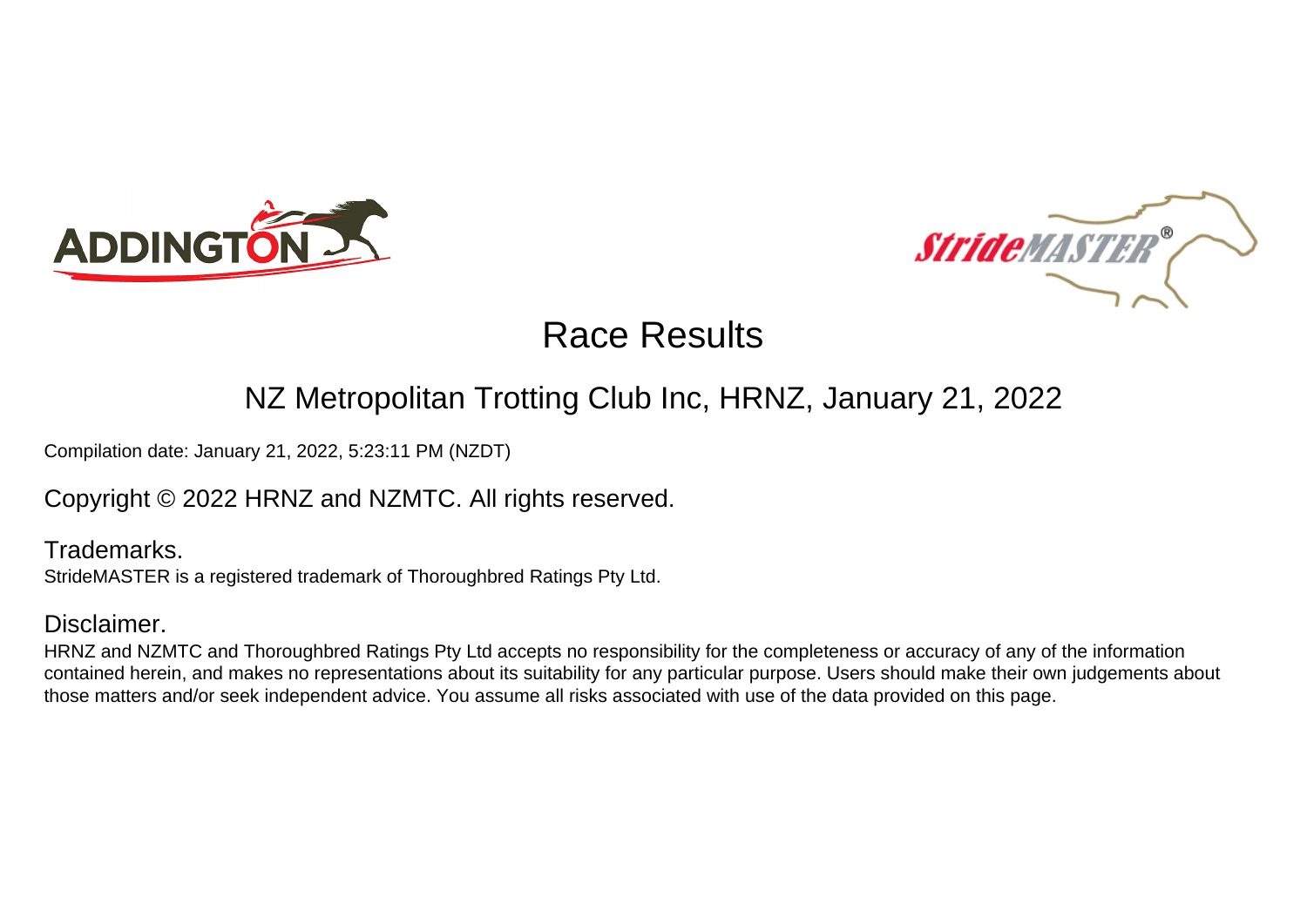



January 21, 2022, Race 1, WELCOME BACK TO ADDINGTON (AMATEUR DRIVERS) MOBILE PACE, Distance 1980m, Addington - Survey 1980m

|     | Result TAB no. | Horse (Barrier)              | 1980 to                  | 1800m to | 1600m to | 1400m to | 1200m to | 1000m to | 800m to | 600 <sub>m</sub> to | 400m to | 200 <sub>m</sub> to | <b>Total or</b> | Margin |
|-----|----------------|------------------------------|--------------------------|----------|----------|----------|----------|----------|---------|---------------------|---------|---------------------|-----------------|--------|
| 1st | 11             | Dalness First (11)           | 1800m                    | 1600m    | 1400m    | 1200m    | 1000m    | 800m     | 600m    | 400m                | 200m    | <b>WP</b>           | Average         |        |
|     |                | Position in running (margin) | $\overline{\phantom{0}}$ | 8(2.8)   | 8(5.7)   | 8(10.0)  | 6(7.1)   | 6(6.8)   | 6(4.4)  | 6(2.6)              | 5(2.7)  | 3(2.2)              |                 | 0.00   |
|     |                | Sectional time (s)           | 12.54                    | 14.76    | 15.19    | 13.37    | 14.89    | 15.64    | 15.45   | 15.57               | 14.65   | 13.22               |                 |        |
|     |                | Cumulative time (s)          | 145.28                   | 132.74   | 117.98   | 102.79   | 89.42    | 74.53    | 58.89   | 43.44               | 27.87   | 13.22               | 2:25.28         |        |
|     |                | Speed (m/s)                  | 14.35                    | 13.55    | 13.17    | 14.96    | 13.43    | 12.79    | 12.94   | 12.85               | 13.65   | 15.13               | 13.63           |        |
|     |                | Stride length (m)            | 6.00                     | 5.88     | 5.81     | 6.24     | 5.90     | 5.75     | 5.82    | 5.76                | 5.64    | 6.24                | 5.90            |        |
|     |                | Stride duration (s)          | 0.405                    | 0.434    | 0.441    | 0.417    | 0.439    | 0.450    | 0.450   | 0.449               | 0.413   | 0.412               | 0.433           |        |
|     |                | Stride efficiency (%)        | 56.20                    | 54.03    | 52.76    | 60.91    | 54.36    | 51.73    | 52.99   | 51.91               | 49.76   | 60.83               | 54.36           |        |
|     |                | Stride count                 | 30.01                    | 34.01    | 34.42    | 32.03    | 33.91    | 34.76    | 34.35   | 34.70               | 35.44   | 32.06               | 335.69          |        |





20 m/sec

1980 m Finish





0.6 s

Stride duration



Stride efficiency 100 %



Note: Horizontal distance axis grid lines are 200m furlongs.

Disclaimer.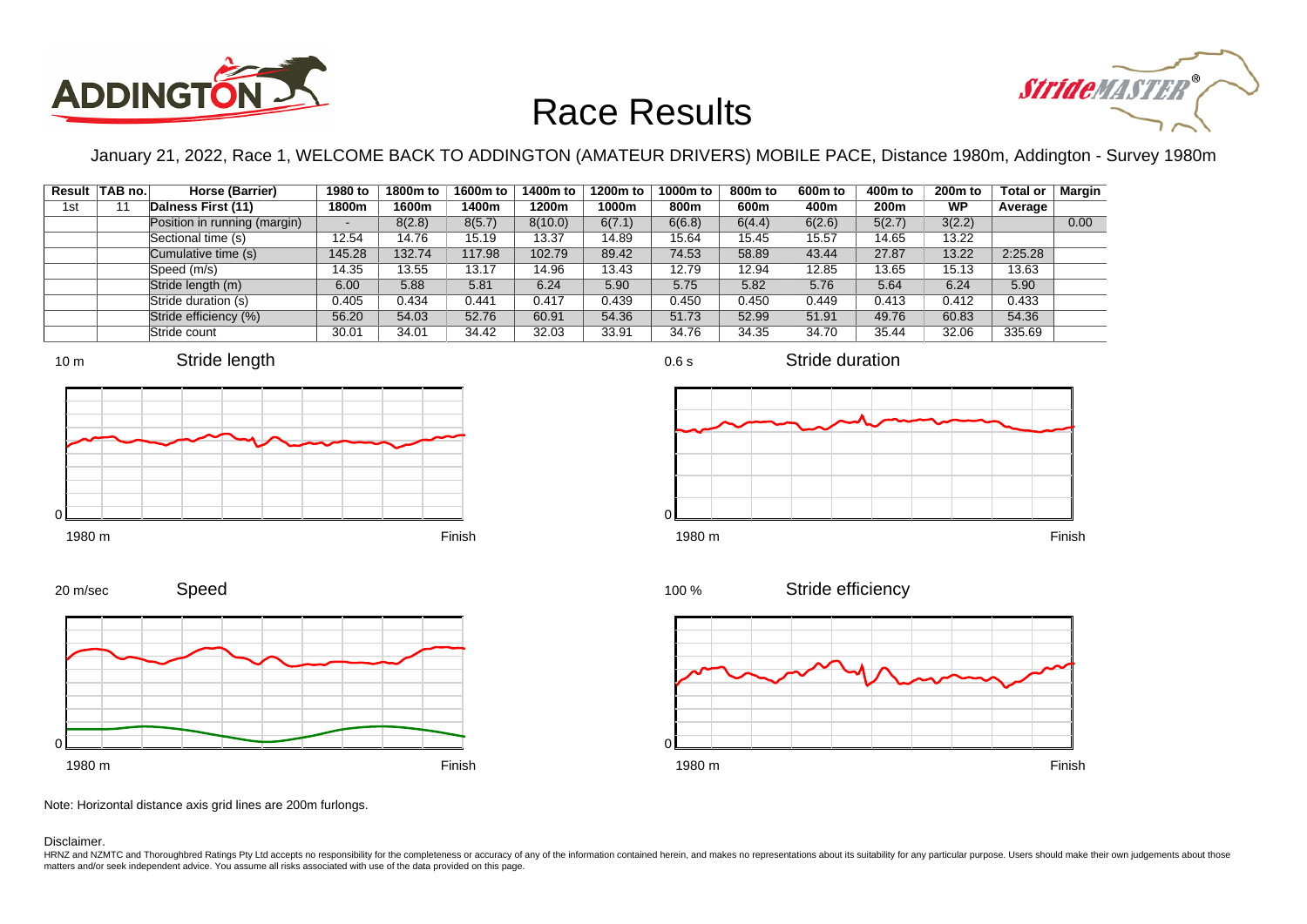



January 21, 2022, Race 1, WELCOME BACK TO ADDINGTON (AMATEUR DRIVERS) MOBILE PACE, Distance 1980m, Addington - Survey 1980m

|                 | Result TAB no. | Horse (Barrier)              | 1980 to                  | 1800m to | 1600m to | 1400m to | 1200m to | 1000m to | 800m to | 600 <sub>m</sub> to | 400m to          | 200 <sub>m</sub> to | <b>Total or</b> | Margin |
|-----------------|----------------|------------------------------|--------------------------|----------|----------|----------|----------|----------|---------|---------------------|------------------|---------------------|-----------------|--------|
| 2 <sub>nd</sub> |                | Lincoln Skippe (1)           | 1800m                    | 1600m    | 1400m    | 1200m    | 1000m    | 800m     | 600m    | 400m                | 200 <sub>m</sub> | <b>WP</b>           | Average         |        |
|                 |                | Position in running (margin) | $\overline{\phantom{0}}$ | 2(0.2)   | 1(0.0)   | 2(0.2)   | 1(0.0)   | 1(0.0)   | 1(0.0)  | 1(0.0)              | 1(0.0)           | 1(0.0)              |                 | 0.40   |
|                 |                | Sectional time (s)           | 12.20                    | 14.25    | 14.50    | 13.82    | 14.94    | 16.03    | 15.76   | 15.56               | 14.74            | 13.55               |                 |        |
|                 |                | Cumulative time (s)          | 145.35                   | 133.15   | 118.90   | 104.40   | 90.58    | 75.64    | 59.61   | 43.85               | 28.29            | 13.55               | 2:25.35         |        |
|                 |                | Speed (m/s)                  | 14.75                    | 14.04    | 13.79    | 14.47    | 13.39    | 12.48    | 12.69   | 12.85               | 13.57            | 14.76               | 13.62           |        |
|                 |                | Stride length (m)            | 6.11                     | 6.14     | 6.18     | 6.37     | 6.14     | 5.81     | 5.83    | 5.91                | 6.10             | 6.29                | 6.08            |        |
|                 |                | Stride duration (s)          | 0.411                    | 0.437    | 0.448    | 0.440    | 0.459    | 0.465    | 0.460   | 0.460               | 0.449            | 0.426               | 0.447           |        |
|                 |                | Stride efficiency (%)        | 58.39                    | 58.82    | 59.75    | 63.35    | 58.97    | 52.66    | 53.20   | 54.61               | 58.06            | 61.83               | 57.81           |        |
|                 |                | Stride count                 | 29.45                    | 32.60    | 32.34    | 31.41    | 32.56    | 34.45    | 34.28   | 33.83               | 32.81            | 31.80               | 325.53          |        |





















Note: Horizontal distance axis grid lines are 200m furlongs.

Disclaimer.

0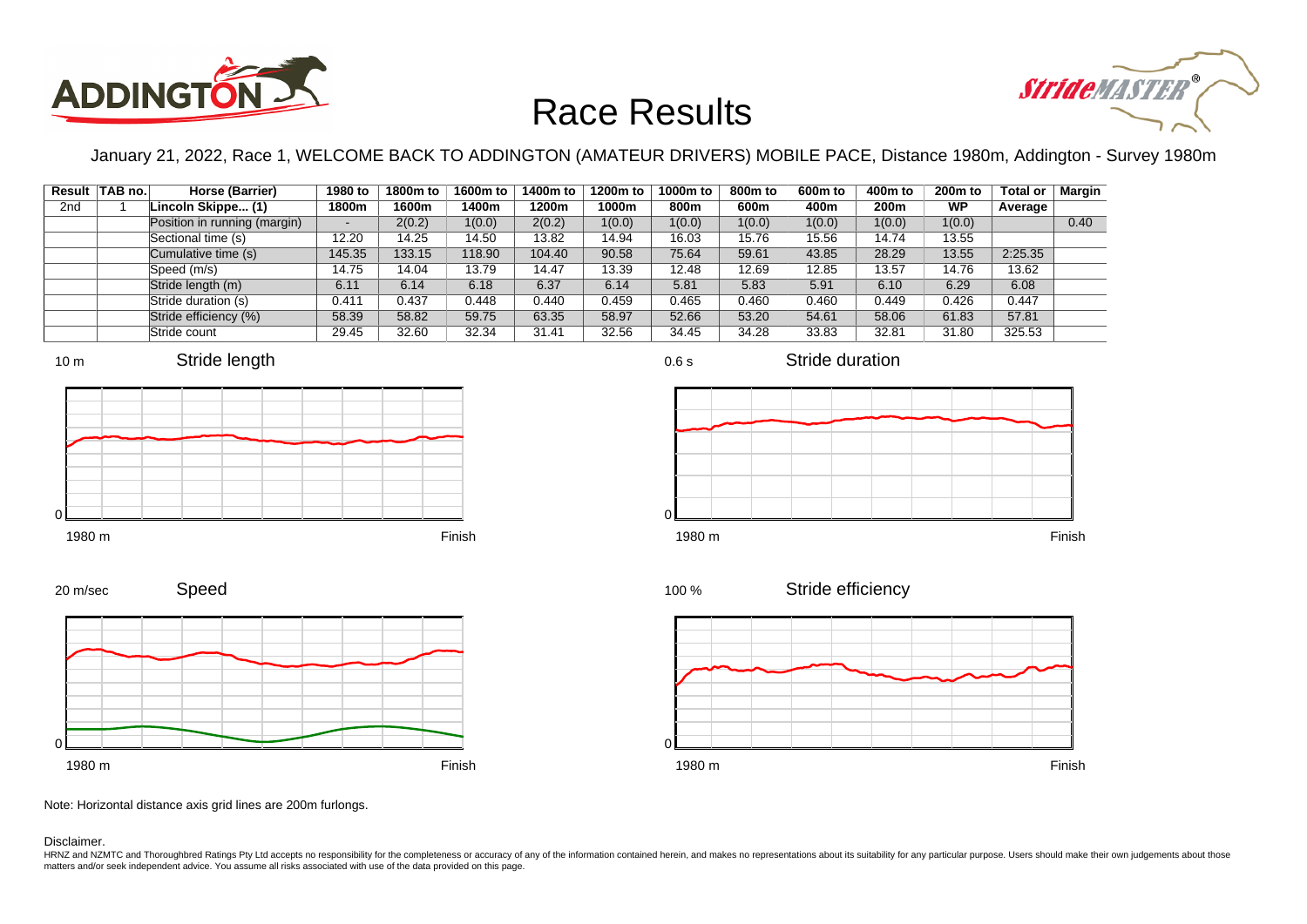



January 21, 2022, Race 1, WELCOME BACK TO ADDINGTON (AMATEUR DRIVERS) MOBILE PACE, Distance 1980m, Addington - Survey 1980m

0.6 s

|     | Result TAB no. | Horse (Barrier)              | 1980 to                  | 1800m to | 1600m to | 1400m to | 1200m to | 1000m to | 800m to | 600 <sub>m</sub> to | 400m to | $200m$ to | <b>Total or</b> | Margin |
|-----|----------------|------------------------------|--------------------------|----------|----------|----------|----------|----------|---------|---------------------|---------|-----------|-----------------|--------|
| 3rd | 10             | Pay Me Visa (10)             | 1800m                    | 1600m    | 1400m    | 1200m    | 1000m    | 800m     | 600m    | 400m                | 200m    | <b>WP</b> | Average         |        |
|     |                | Position in running (margin) | $\overline{\phantom{0}}$ | 7(2.2)   | 5(1.7)   | 4(2.1)   | 3(2.3)   | 3(1.7)   | 3(1.8)  | 4(1.7)              | 3(1.6)  | 2(1.6)    |                 | 1.20   |
|     |                | Sectional time (s)           | 12.44                    | 14.20    | 14.52    | 13.90    | 14.84    | 16.05    | 15.74   | 15.54               | 14.75   | 13.51     |                 |        |
|     |                | Cumulative time (s)          | 145.49                   | 133.05   | 118.85   | 104.33   | 90.43    | 75.59    | 59.54   | 43.80               | 28.26   | 13.51     | 2:25.49         |        |
|     |                | Speed (m/s)                  | 14.47                    | 14.08    | 13.77    | 14.39    | 13.48    | 12.46    | 12.71   | 12.87               | 13.56   | 14.80     | 13.61           |        |
|     |                | Stride length (m)            | 6.16                     | 6.12     | 6.08     | 6.29     | 6.07     | 5.69     | 5.76    | 5.83                | 5.93    | 6.19      | 6.00            |        |
|     |                | Stride duration (s)          | 0.413                    | 0.434    | 0.441    | 0.437    | 0.450    | 0.456    | 0.454   | 0.453               | 0.437   | 0.418     | 0.441           |        |
|     |                | Stride efficiency (%)        | 59.31                    | 58.51    | 57.76    | 61.75    | 57.53    | 50.52    | 51.92   | 53.09               | 54.89   | 59.90     | 56.32           |        |
|     |                | Stride count                 | 29.22                    | 32.68    | 32.90    | 31.82    | 32.96    | 35.17    | 34.70   | 34.31               | 33.75   | 32.30     | 329.81          |        |







Stride duration



Stride efficiency 100 %



Speed 20 m/sec



Note: Horizontal distance axis grid lines are 200m furlongs.

Disclaimer.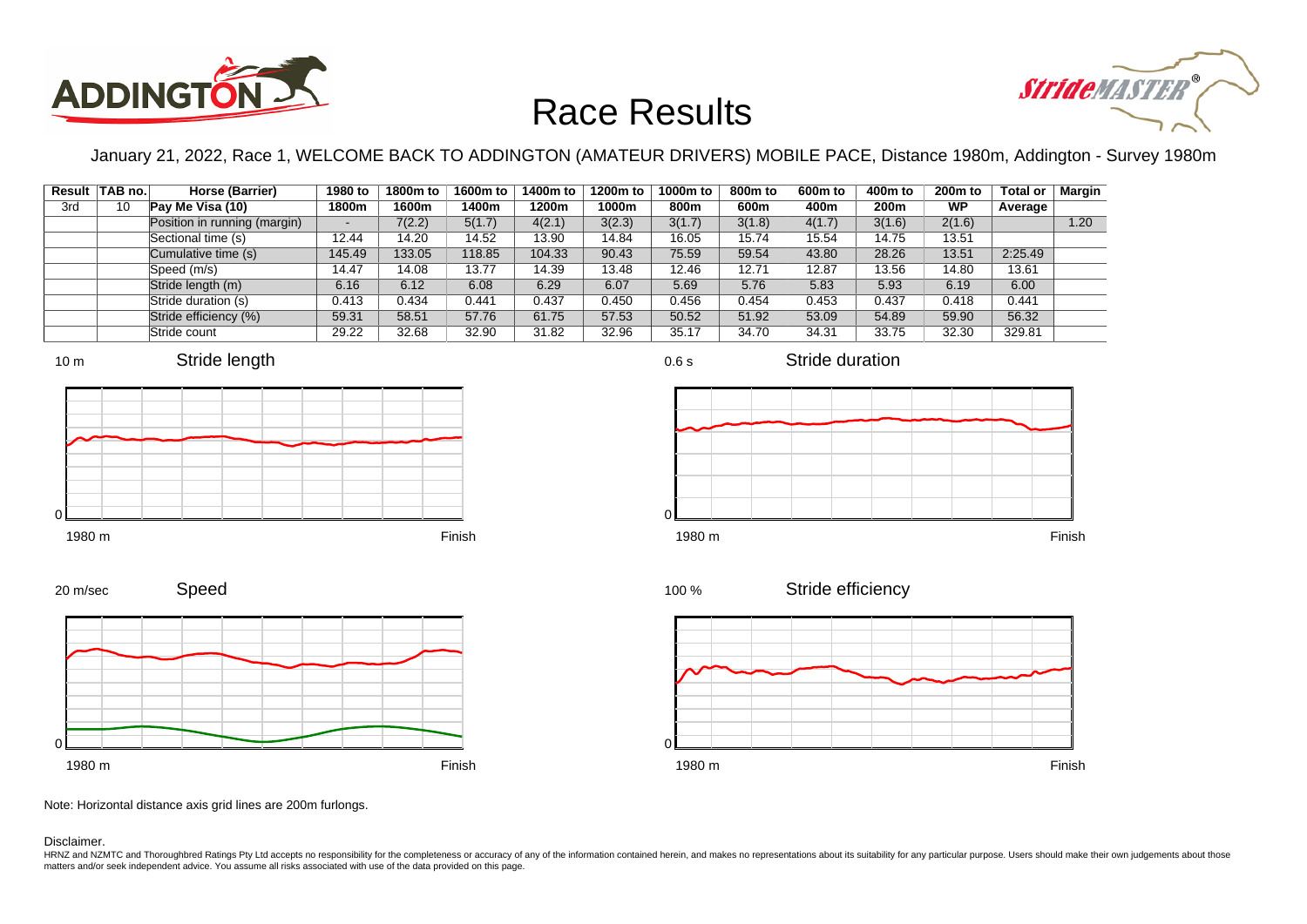



January 21, 2022, Race 1, WELCOME BACK TO ADDINGTON (AMATEUR DRIVERS) MOBILE PACE, Distance 1980m, Addington - Survey 1980m

|     | Result TAB no. | Horse (Barrier)              | 1980 to | 1800m to | 1600m to | 1400m to | 1200m to | 1000m to | 800 <sub>m</sub> to | 600 <sub>m</sub> to | 400m to | $200m$ to | <b>Total or</b> | Margin |
|-----|----------------|------------------------------|---------|----------|----------|----------|----------|----------|---------------------|---------------------|---------|-----------|-----------------|--------|
| 4th |                | The Optimist (6)             | 1800m   | 1600m    | 1400m    | 1200m    | 1000m    | 800m     | 600m                | 400m                | 200m    | <b>WP</b> | Average         |        |
|     |                | Position in running (margin) | -       | 10(3.7)  | 10(9.3)  | 10(13.3) | 9(13.2)  | 7(9.1)   | 7(5.4)              | 9(5.2)              | 8(4.3)  | 6(4.5)    |                 | 2.90   |
|     |                | Sectional time (s)           | 12.61   | 15.22    | 15.12    | 13.84    | 14.26    | 15.42    | 15.73               | 15.40               | 14.78   | 13.43     |                 |        |
|     |                | Cumulative time (s)          | 145.81  | 133.20   | 117.98   | 102.86   | 89.02    | 74.76    | 59.34               | 43.61               | 28.21   | 13.43     | 2:25.81         |        |
|     |                | Speed (m/s)                  | 14.27   | 13.14    | 13.23    | 14.45    | 14.03    | 12.97    | 12.71               | 12.99               | 13.53   | 14.89     | 13.58           |        |
|     |                | Stride length (m)            | 6.45    | 6.18     | 6.31     | 6.66     | 6.53     | 6.24     | 6.15                | 6.25                | 6.19    | 6.66      | 6.35            |        |
|     |                | Stride duration (s)          | 0.454   | 0.470    | 0.477    | 0.461    | 0.466    | 0.481    | 0.484               | 0.481               | 0.457   | 0.447     | 0.468           |        |
|     |                | Stride efficiency (%)        | 65.00   | 59.62    | 62.13    | 69.28    | 66.72    | 60.92    | 59.10               | 61.00               | 59.78   | 69.41     | 63.11           |        |
|     |                | Stride count                 | 27.91   | 32.38    | 31.72    | 30.04    | 30.61    | 32.03    | 32.52               | 32.01               | 32.34   | 30.01     | 311.57          |        |









1980 m Finish



Stride duration







Note: Horizontal distance axis grid lines are 200m furlongs.

Disclaimer.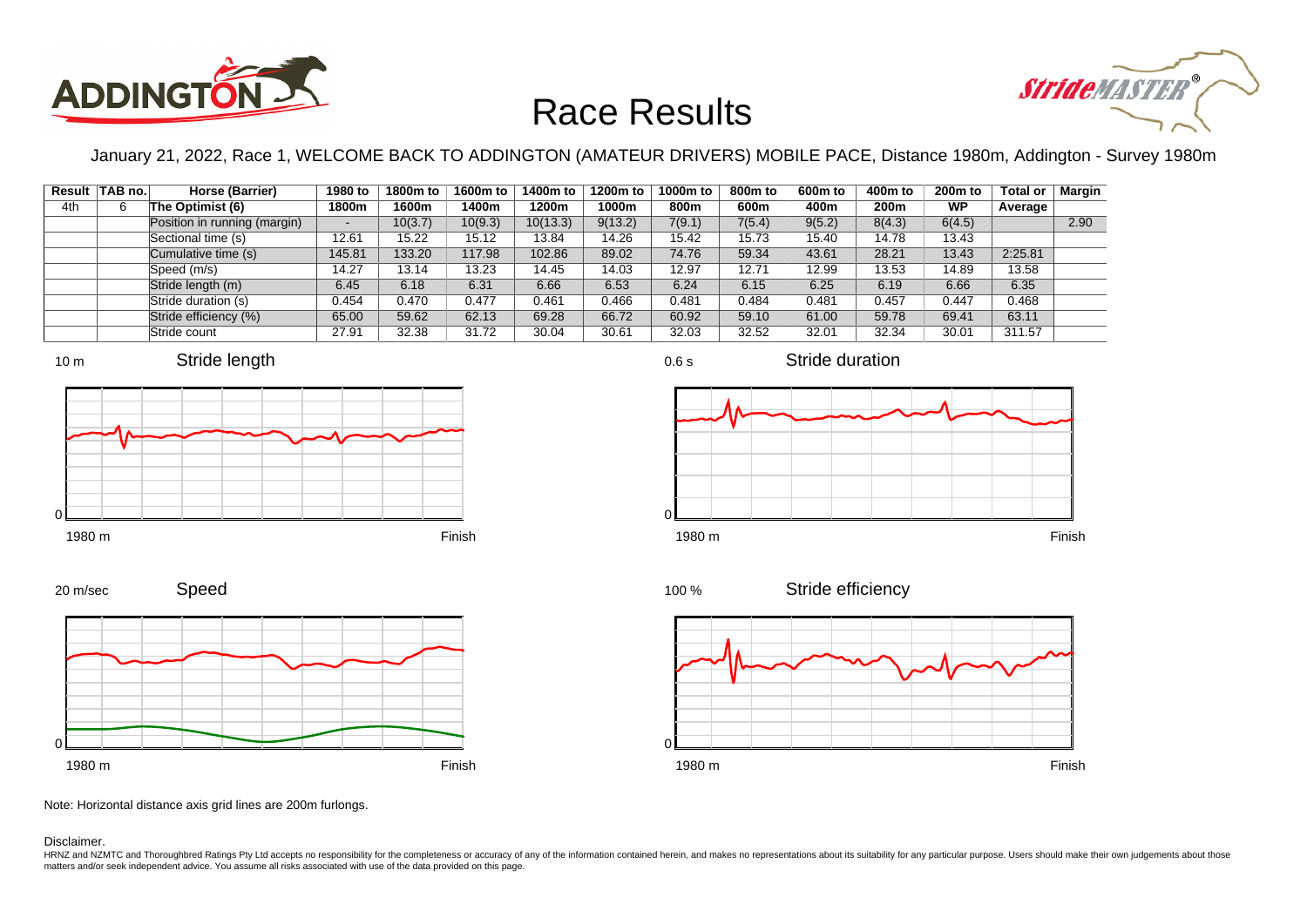



January 21, 2022, Race 1, WELCOME BACK TO ADDINGTON (AMATEUR DRIVERS) MOBILE PACE, Distance 1980m, Addington - Survey 1980m

0.6 s

|     | Result TAB no. | Horse (Barrier)              | 1980 to                  | 1800m to | 1600m to | 1400m to | 1200m to | 1000m to | 800m to | 600 <sub>m</sub> to | 400m to          | 200 <sub>m</sub> to | <b>Total or</b> | Margin |
|-----|----------------|------------------------------|--------------------------|----------|----------|----------|----------|----------|---------|---------------------|------------------|---------------------|-----------------|--------|
| 5th |                | Dreaminsover (5)             | 1800m                    | 1600m    | 1400m    | 1200m    | 1000m    | 800m     | 600m    | 400m                | 200 <sub>m</sub> | <b>WP</b>           | Average         |        |
|     |                | Position in running (margin) | $\overline{\phantom{0}}$ | 1(0.0)   | 4(1.2)   | 3(1.9)   | 4(4.8)   | 4(3.3)   | 5(3.8)  | 7(3.6)              | 6(3.3)           | 5(4.1)              |                 | 3.50   |
|     |                | Sectional time (s)           | 12.11                    | 14.49    | 14.57    | 14.34    | 14.69    | 16.12    | 15.72   | 15.51               | 14.86            | 13.50               |                 |        |
|     |                | Cumulative time (s)          | 145.91                   | 133.80   | 119.31   | 104.74   | 90.40    | 75.71    | 59.59   | 43.87               | 28.36            | 13.50               | 2:25.91         |        |
|     |                | Speed (m/s)                  | 14.86                    | 13.80    | 13.73    | 13.95    | 13.61    | 12.41    | 12.72   | 12.89               | 13.46            | 14.81               | 13.57           |        |
|     |                | Stride length (m)            | 6.35                     | 6.12     | 6.29     | 6.53     | 6.53     | 6.07     | 6.18    | 6.24                | 6.22             | 6.71                | 6.32            |        |
|     |                | Stride duration (s)          | 0.426                    | 0.444    | 0.458    | 0.468    | 0.479    | 0.489    | 0.486   | 0.484               | 0.462            | 0.453               | 0.466           |        |
|     |                | Stride efficiency (%)        | 63.01                    | 58.56    | 61.83    | 66.72    | 66.57    | 57.65    | 59.74   | 60.93               | 60.51            | 70.41               | 62.40           |        |
|     |                | Stride count                 | 28.35                    | 32.67    | 31.80    | 30.61    | 30.64    | 32.93    | 32.35   | 32.03               | 32.14            | 29.80               | 313.32          |        |















Stride duration

Speed 20 m/sec



Note: Horizontal distance axis grid lines are 200m furlongs.

#### Disclaimer.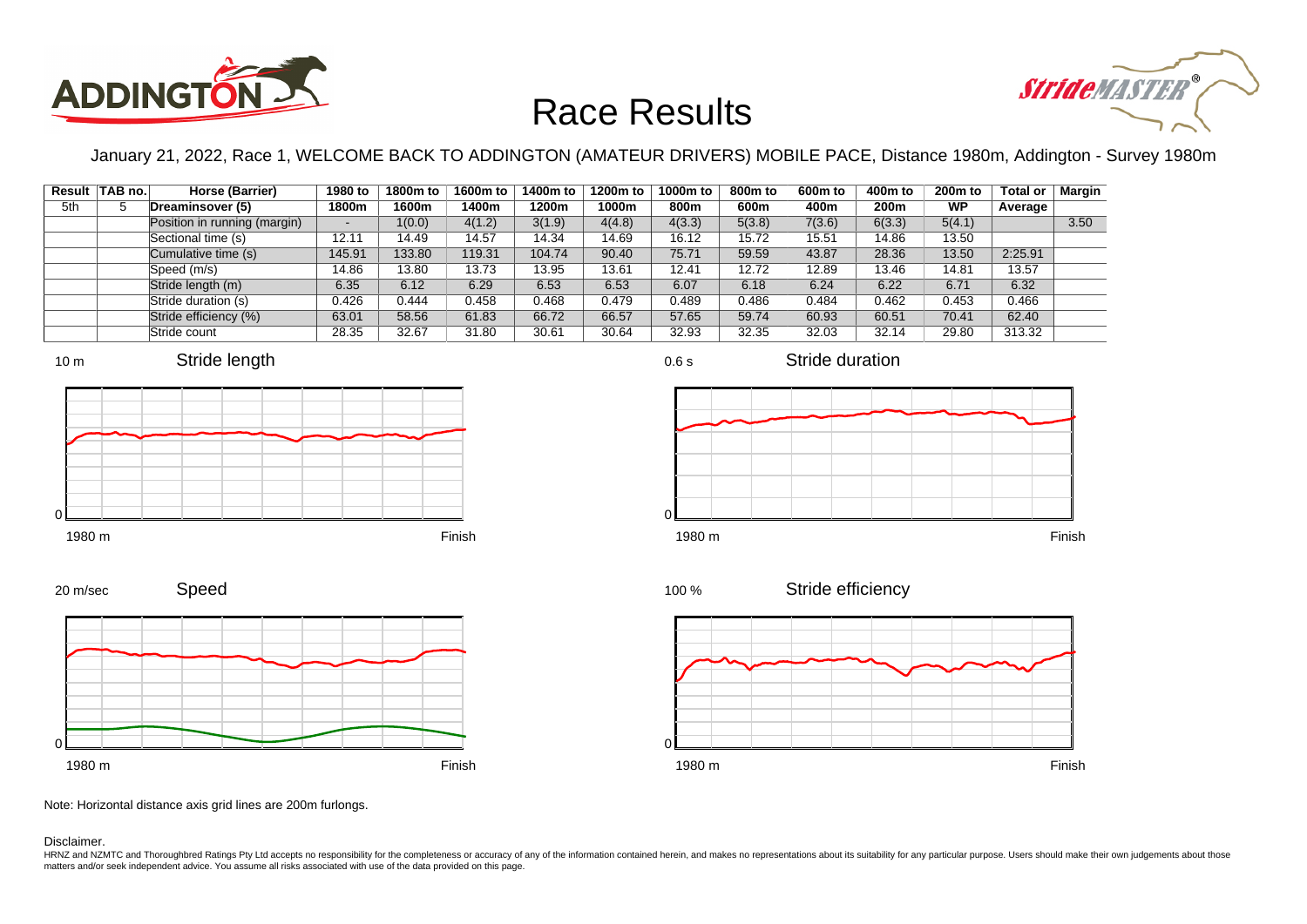



January 21, 2022, Race 1, WELCOME BACK TO ADDINGTON (AMATEUR DRIVERS) MOBILE PACE, Distance 1980m, Addington - Survey 1980m

|     | Result TAB no. | Horse (Barrier)              | 1980 to | 1800m to | 1600m to | 1400m to | 1200m to | 1000m to | 800m to | 600 <sub>m</sub> to | 400m to | 200 <sub>m</sub> to | <b>Total or</b> | <b>Margin</b> |
|-----|----------------|------------------------------|---------|----------|----------|----------|----------|----------|---------|---------------------|---------|---------------------|-----------------|---------------|
| 6th |                | The Artful Dod (4)           | 1800m   | 1600m    | 1400m    | 1200m    | 1000m    | 800m     | 600m    | 400m                | 200m    | <b>WP</b>           | Average         |               |
|     |                | Position in running (margin) | -       | 6(1.2)   | 7(5.3)   | 7(7.5)   | 8(10.4)  | 9(11.0)  | 10(8.1) | 11(7.7)             | 11(6.8) | 7(5.4)              |                 | 5.00          |
|     |                | Sectional time (s)           | 12.32   | 14.98    | 14.82    | 14.34    | 15.04    | 15.55    | 15.69   | 15.40               | 14.52   | 13.53               |                 |               |
|     |                | Cumulative time (s)          | 146.19  | 133.87   | 118.89   | 104.07   | 89.73    | 74.69    | 59.14   | 43.45               | 28.05   | 13.53               | 2:26.19         |               |
|     |                | Speed (m/s)                  | 14.61   | 13.35    | 13.50    | 13.95    | 13.30    | 12.86    | 12.75   | 12.99               | 13.77   | 14.78               | 13.54           |               |
|     |                | Stride length (m)            | 6.30    | 6.18     | 6.50     | 6.66     | 6.28     | 6.11     | 6.13    | 6.22                | 6.42    | 6.56                | 6.33            |               |
|     |                | Stride duration (s)          | 0.429   | 0.463    | 0.481    | 0.477    | 0.473    | 0.475    | 0.481   | 0.479               | 0.466   | 0.444               | 0.467           |               |
|     |                | Stride efficiency (%)        | 62.00   | 59.62    | 65.96    | 69.29    | 61.69    | 58.27    | 58.78   | 60.53               | 64.31   | 67.27               | 62.63           |               |
|     |                | Stride count                 | 28.58   | 32.38    | 30.78    | 30.03    | 31.83    | 32.75    | 32.61   | 32.14               | 31.18   | 30.48               | 312.76          |               |







Stride duration











Note: Horizontal distance axis grid lines are 200m furlongs.

Disclaimer.

20 m/sec

HRNZ and NZMTC and Thoroughbred Ratings Pty Ltd accepts no responsibility for the completeness or accuracy of any of the information contained herein, and makes no representations about its suitability for any particular p matters and/or seek independent advice. You assume all risks associated with use of the data provided on this page.

0.6 s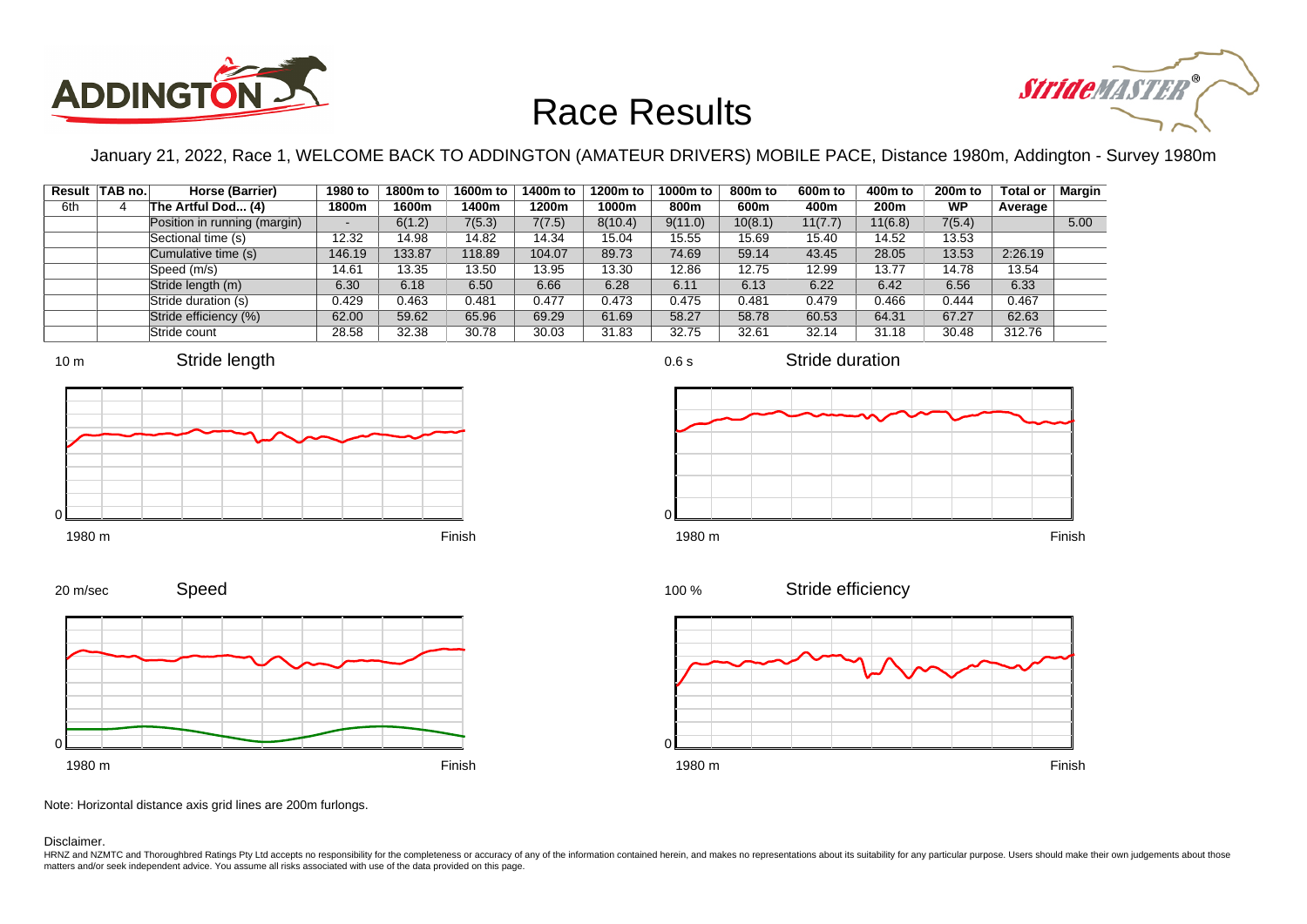



January 21, 2022, Race 1, WELCOME BACK TO ADDINGTON (AMATEUR DRIVERS) MOBILE PACE, Distance 1980m, Addington - Survey 1980m

|     | Result TAB no. | Horse (Barrier)              | 1980 to | 1800m to | 1600m to | 1400m to | 1200m to | 1000m to | 800 <sub>m</sub> to | 600 <sub>m</sub> to | 400m to | 200 <sub>m</sub> to | <b>Total or</b> | <b>Margin</b> |
|-----|----------------|------------------------------|---------|----------|----------|----------|----------|----------|---------------------|---------------------|---------|---------------------|-----------------|---------------|
| 7th | 8              | Belle's Boy (8)              | 1800m   | 1600m    | 1400m    | 1200m    | 1000m    | 800m     | 600m                | 400m                | 200m    | <b>WP</b>           | Average         |               |
|     |                | Position in running (margin) | ۰.      | 11(5.8)  | 11(10.3) | 11(14.3) | 11(15.4) | 10(12.8) | 11(8.3)             | 10(5.8)             | 10(6.2) | 9(6.5)              |                 | 6.40          |
|     |                | Sectional time (s)           | 13.16   | 15.05    | 15.12    | 14.03    | 14.52    | 15.28    | 15.33               | 15.62               | 14.81   | 13.52               |                 |               |
|     |                | Cumulative time (s)          | 146.44  | 133.28   | 118.23   | 103.11   | 89.08    | 74.56    | 59.28               | 43.95               | 28.33   | 13.52               | 2:26.44         |               |
|     |                | Speed (m/s)                  | 13.67   | 13.29    | 13.23    | 14.26    | 13.77    | 13.09    | 13.05               | 12.80               | 13.50   | 14.79               | 13.52           |               |
|     |                | Stride length (m)            | 5.87    | 5.86     | 5.90     | 6.22     | 6.16     | 5.74     | 5.86                | 5.74                | 5.86    | 6.27                | 5.94            |               |
|     |                | Stride duration (s)          | 0.424   | 0.441    | 0.446    | 0.436    | 0.448    | 0.439    | 0.449               | 0.448               | 0.433   | 0.424               | 0.440           |               |
|     |                | Stride efficiency (%)        | 53.76   | 53.59    | 54.42    | 60.41    | 59.39    | 51.51    | 53.68               | 51.50               | 53.59   | 61.40               | 55.18           |               |
|     |                | Stride count                 | 30.69   | 34.15    | 33.89    | 32.17    | 32.44    | 34.84    | 34.12               | 34.84               | 34.15   | 31.91               | 333.20          |               |







Stride duration









Note: Horizontal distance axis grid lines are 200m furlongs.

Disclaimer.

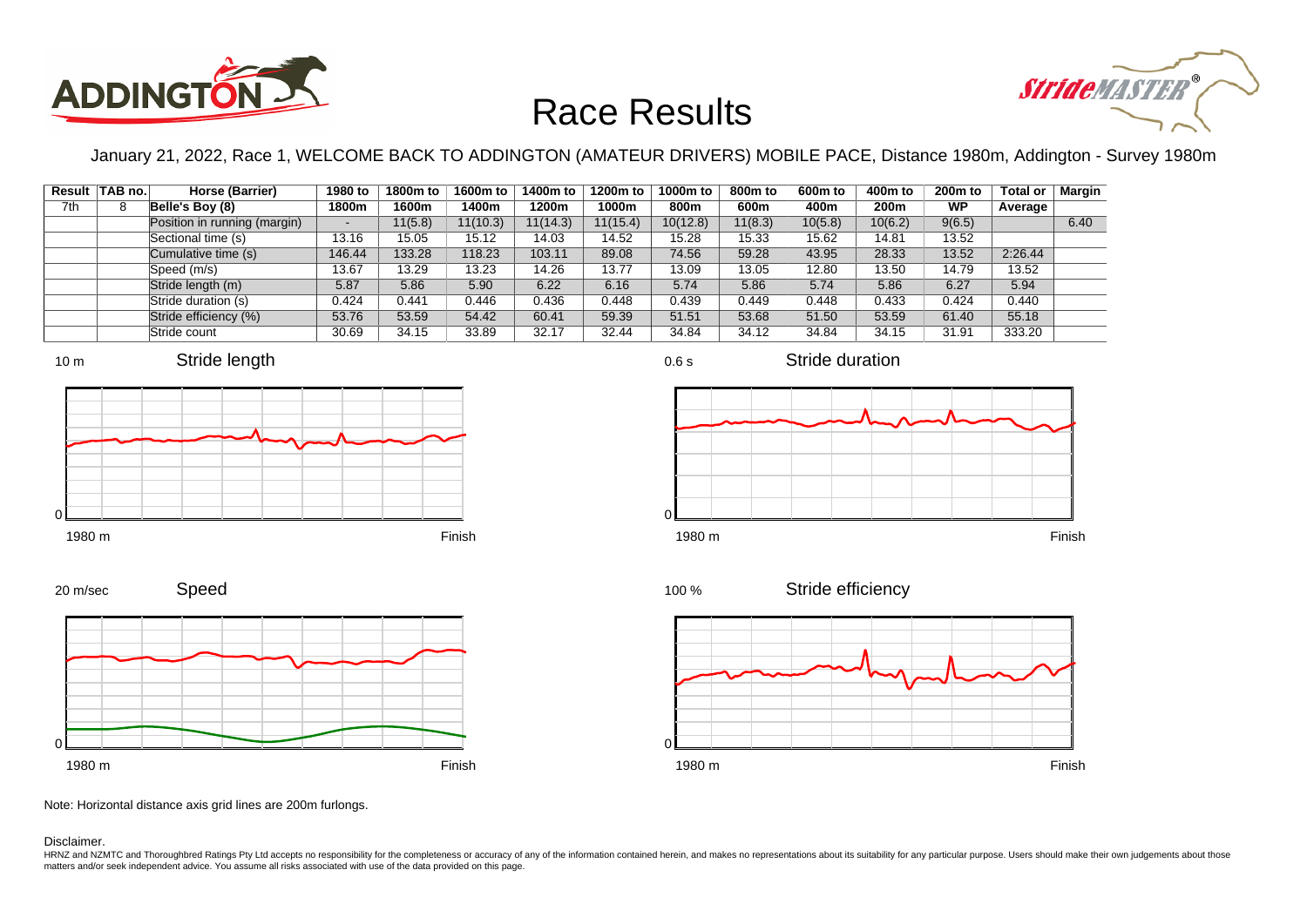



January 21, 2022, Race 1, WELCOME BACK TO ADDINGTON (AMATEUR DRIVERS) MOBILE PACE, Distance 1980m, Addington - Survey 1980m

|     | Result TAB no. | Horse (Barrier)              | 1980 to                  | 1800m to | 1600m to | 1400m to | 1200m to | 1000m to | 800m to | 600 <sub>m</sub> to | 400m to | 200 <sub>m</sub> to | <b>Total or</b> | Margin |
|-----|----------------|------------------------------|--------------------------|----------|----------|----------|----------|----------|---------|---------------------|---------|---------------------|-----------------|--------|
| 8th | 2              | Ruby's A Delig (2)           | 1800m                    | 1600m    | 1400m    | 1200m    | 1000m    | 800m     | 600m    | 400m                | 200m    | <b>WP</b>           | Average         |        |
|     |                | Position in running (margin) | $\overline{\phantom{0}}$ | 5(1.1)   | 6(3.0)   | 6(5.4)   | 7(8.5)   | 8(9.9)   | 8(6.4)  | 5(2.6)              | 7(3.5)  | 8(6.0)              |                 | 9.90   |
|     |                | Sectional time (s)           | 12.26                    | 14.62    | 14.86    | 14.37    | 15.17    | 15.45    | 15.12   | 15.70               | 15.16   | 14.36               |                 |        |
|     |                | Cumulative time (s)          | 147.07                   | 134.81   | 120.19   | 105.33   | 90.96    | 75.79    | 60.34   | 45.22               | 29.52   | 14.36               | 2:27.07         |        |
|     |                | Speed (m/s)                  | 14.68                    | 13.68    | 13.46    | 13.92    | 13.18    | 12.94    | 13.23   | 12.74               | 13.19   | 13.93               | 13.46           |        |
|     |                | Stride length (m)            | 5.93                     | 5.94     | 5.98     | 6.16     | 5.93     | 5.83     | 5.79    | 5.46                | 5.61    | 6.05                | 5.86            |        |
|     |                | Stride duration (s)          | 0.403                    | 0.434    | 0.444    | 0.442    | 0.450    | 0.450    | 0.438   | 0.429               | 0.425   | 0.434               | 0.435           |        |
|     |                | Stride efficiency (%)        | 55.02                    | 55.19    | 55.90    | 59.21    | 55.02    | 53.03    | 52.35   | 46.58               | 49.19   | 57.18               | 53.68           |        |
|     |                | Stride count                 | 30.33                    | 33.65    | 33.44    | 32.49    | 33.70    | 34.33    | 34.55   | 36.63               | 35.65   | 33.06               | 337.83          |        |







Stride duration







Speed 20 m/sec



Note: Horizontal distance axis grid lines are 200m furlongs.

Disclaimer.

HRNZ and NZMTC and Thoroughbred Ratings Pty Ltd accepts no responsibility for the completeness or accuracy of any of the information contained herein, and makes no representations about its suitability for any particular p matters and/or seek independent advice. You assume all risks associated with use of the data provided on this page.

0.6 s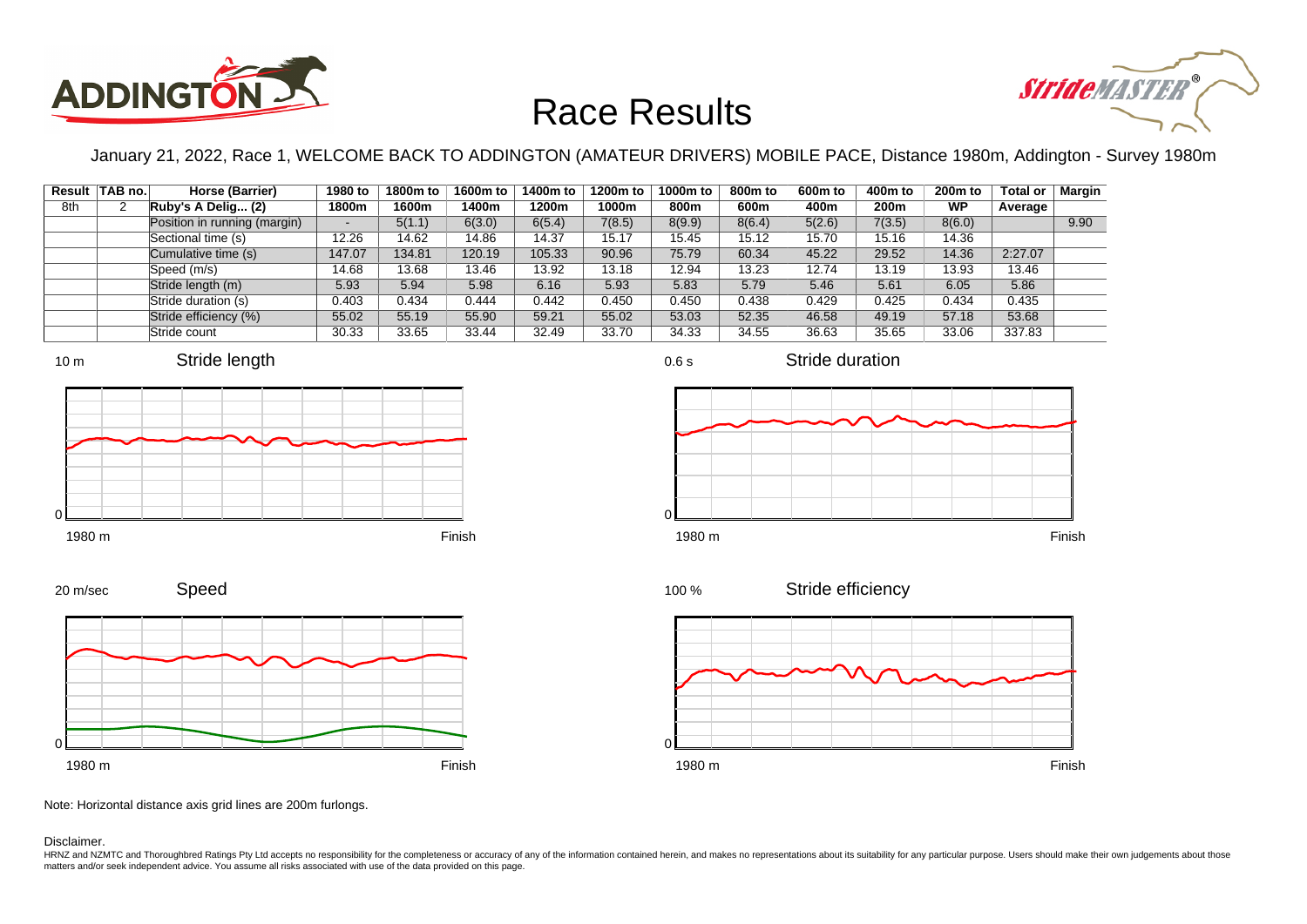



January 21, 2022, Race 1, WELCOME BACK TO ADDINGTON (AMATEUR DRIVERS) MOBILE PACE, Distance 1980m, Addington - Survey 1980m

|     | Result TAB no. | Horse (Barrier)              | 1980 to                  | 1800m to | 1600m to | 1400m to | 1200m to | 1000m to | 800m to | 600 <sub>m</sub> to | 400m to          | 200 <sub>m</sub> to | <b>Total or</b> | Margin |
|-----|----------------|------------------------------|--------------------------|----------|----------|----------|----------|----------|---------|---------------------|------------------|---------------------|-----------------|--------|
| 9th |                | Shards Fury (9)              | 1800m                    | 1600m    | 1400m    | 1200m    | 1000m    | 800m     | 600m    | 400m                | 200 <sub>m</sub> | <b>WP</b>           | Average         |        |
|     |                | Position in running (margin) | $\overline{\phantom{0}}$ | 3(0.9)   | 2(0.7)   | 1(0.0)   | 2(0.1)   | 2(1.0)   | 2(0.4)  | 2(0.1)              | 2(0.3)           | 4(3.9)              |                 | 13.10  |
|     |                | Sectional time (s)           | 12.28                    | 14.26    | 14.34    | 13.87    | 15.09    | 15.93    | 15.71   | 15.59               | 15.34            | 15.23               |                 |        |
|     |                | Cumulative time (s)          | 147.64                   | 135.36   | 121.10   | 106.76   | 92.89    | 77.80    | 61.87   | 46.16               | 30.57            | 15.23               | 2:27.64         |        |
|     |                | Speed (m/s)                  | 14.65                    | 14.03    | 13.95    | 14.42    | 13.25    | 12.55    | 12.73   | 12.83               | 13.04            | 13.13               | 13.41           |        |
|     |                | Stride length (m)            | 6.06                     | 5.96     | 6.02     | 6.28     | 5.96     | 5.68     | 5.69    | 5.73                | 5.77             | 5.97                | 5.91            |        |
|     |                | Stride duration (s)          | 0.410                    | 0.425    | 0.432    | 0.436    | 0.450    | 0.452    | 0.447   | 0.447               | 0.443            | 0.455               | 0.440           |        |
|     |                | Stride efficiency (%)        | 57.37                    | 55.42    | 56.72    | 61.61    | 55.51    | 50.35    | 50.68   | 51.37               | 52.10            | 55.66               | 54.50           |        |
|     |                | Stride count                 | 29.71                    | 33.58    | 33.20    | 31.85    | 33.56    | 35.23    | 35.12   | 34.88               | 34.64            | 33.51               | 335.28          |        |









0.6 s

Stride duration



Stride efficiency 100 %



Note: Horizontal distance axis grid lines are 200m furlongs.

#### Disclaimer.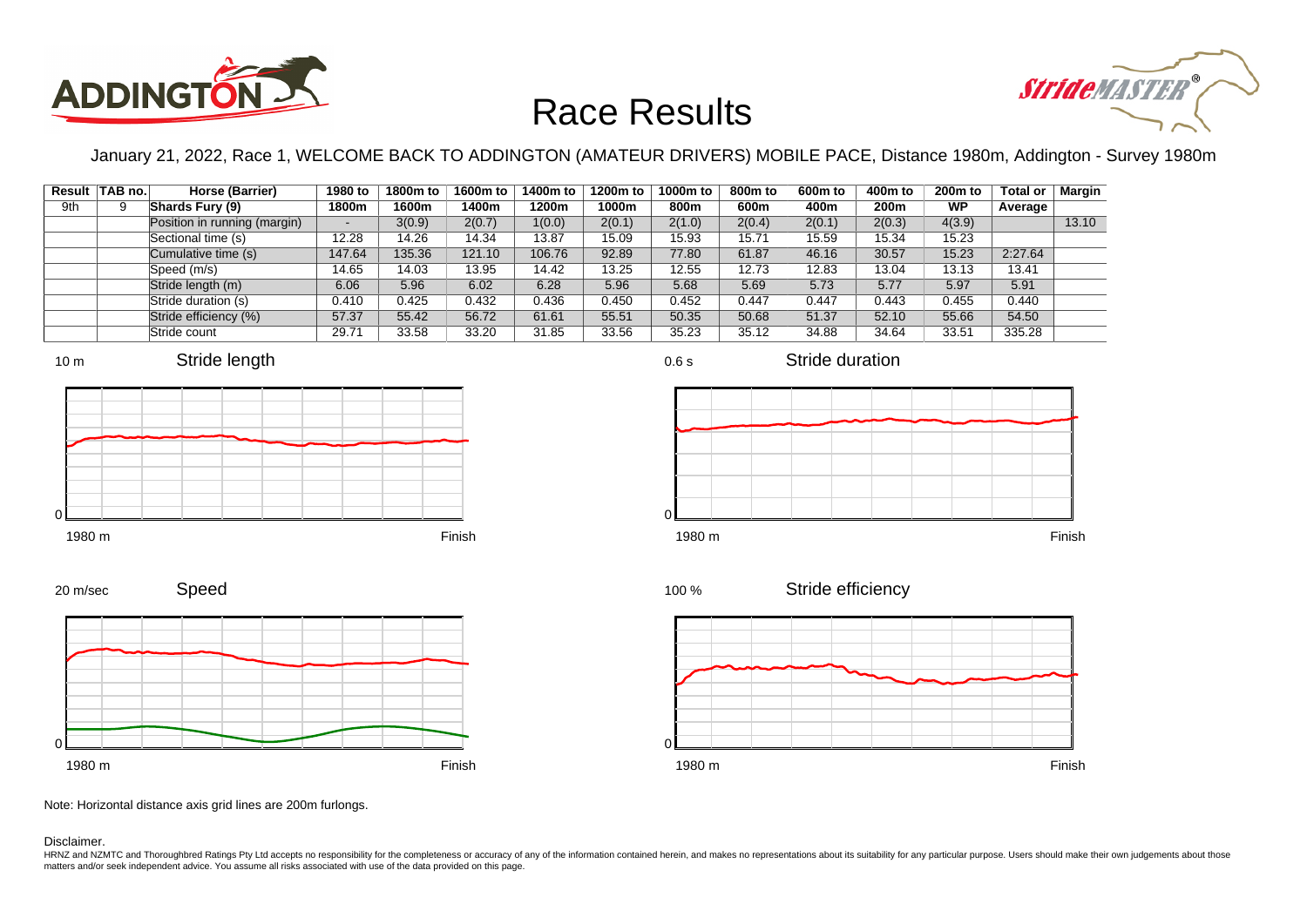



January 21, 2022, Race 1, WELCOME BACK TO ADDINGTON (AMATEUR DRIVERS) MOBILE PACE, Distance 1980m, Addington - Survey 1980m

|      | Result TAB no. | Horse (Barrier)              | 1980 to                  | 1800m to | 1600m to | 1400m to | 1200m to | 1000m to | 800m to | 600 <sub>m</sub> to | 400m to | 200 <sub>m</sub> to | <b>Total or</b> | Margin |
|------|----------------|------------------------------|--------------------------|----------|----------|----------|----------|----------|---------|---------------------|---------|---------------------|-----------------|--------|
| 10th |                | Spicy Girl Bec (7)           | 1800m                    | 1600m    | 1400m    | 1200m    | 1000m    | 800m     | 600m    | 400m                | 200m    | <b>WP</b>           | Average         |        |
|      |                | Position in running (margin) | $\overline{\phantom{0}}$ | 9(2.9)   | 9(8.1)   | 9(12.2)  | 10(13.6) | 11(13.0) | 9(7.5)  | 8(4.0)              | 9(4.6)  | 11(11.1)            |                 | 18.60  |
|      |                | Sectional time (s)           | 12.56                    | 15.15    | 15.15    | 14.07    | 14.85    | 15.11    | 15.17   | 15.66               | 15.83   | 15.07               |                 |        |
|      |                | Cumulative time (s)          | 148.62                   | 136.06   | 120.91   | 105.76   | 91.69    | 76.84    | 61.73   | 46.56               | 30.90   | 15.07               | 2:28.62         |        |
|      |                | Speed (m/s)                  | 14.33                    | 13.20    | 13.20    | 14.21    | 13.47    | 13.24    | 13.18   | 12.77               | 12.63   | 13.27               | 13.32           |        |
|      |                | Stride length (m)            | 6.11                     | 5.95     | 6.03     | 6.32     | 6.11     | 5.75     | 5.88    | 5.57                | 5.55    | 5.85                | 5.90            |        |
|      |                | Stride duration (s)          | 0.427                    | 0.450    | 0.457    | 0.444    | 0.453    | 0.435    | 0.446   | 0.436               | 0.439   | 0.441               | 0.443           |        |
|      |                | Stride efficiency (%)        | 58.39                    | 55.27    | 56.77    | 62.34    | 58.25    | 51.72    | 54.06   | 48.50               | 48.13   | 53.47               | 54.40           |        |
|      |                | Stride count                 | 29.45                    | 33.63    | 33.18    | 31.67    | 32.76    | 34.76    | 34.00   | 35.90               | 36.04   | 34.19               | 335.58          |        |













Speed 20 m/sec



Note: Horizontal distance axis grid lines are 200m furlongs.

Disclaimer.

HRNZ and NZMTC and Thoroughbred Ratings Pty Ltd accepts no responsibility for the completeness or accuracy of any of the information contained herein, and makes no representations about its suitability for any particular p matters and/or seek independent advice. You assume all risks associated with use of the data provided on this page.

0.6 s

Stride duration